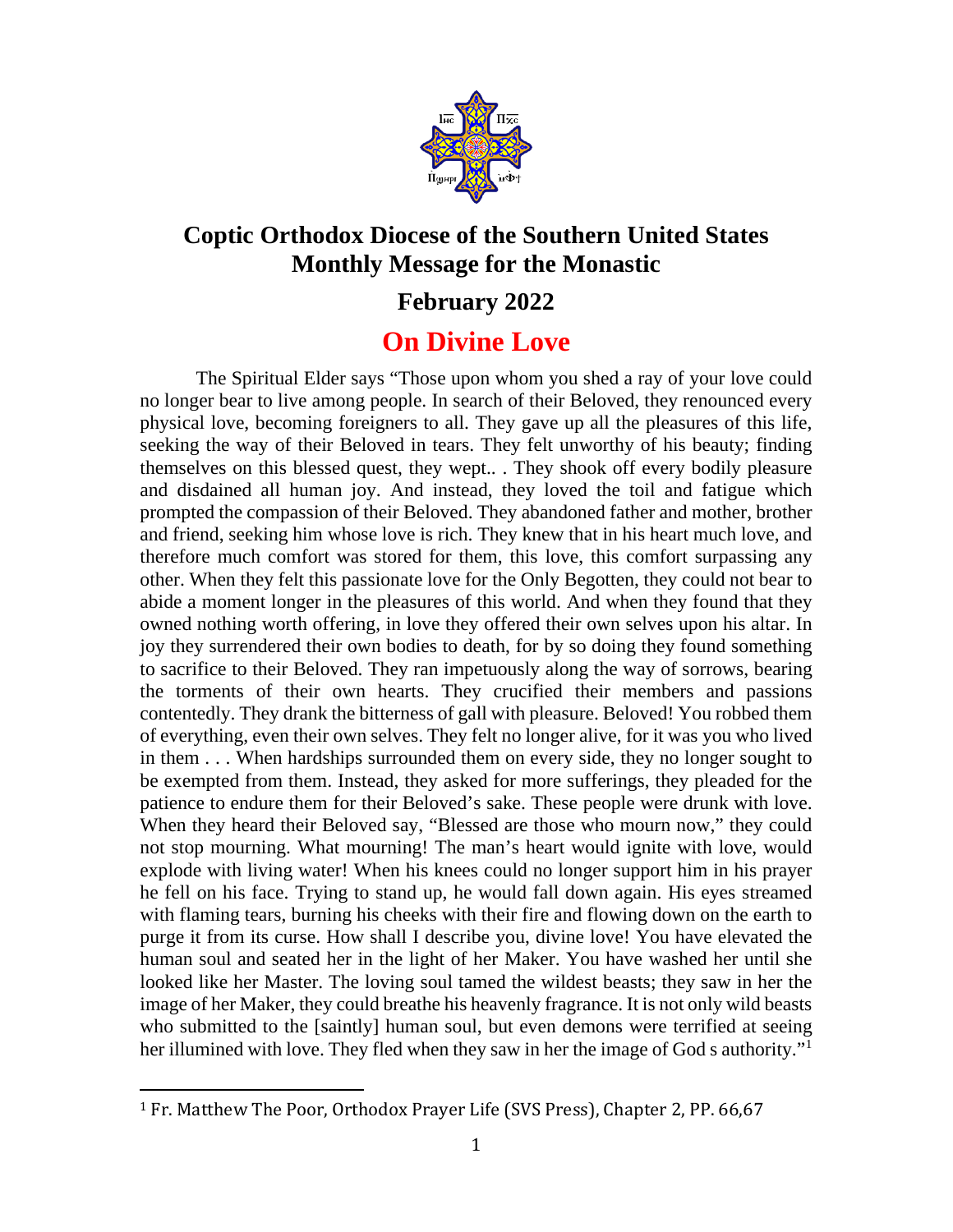These are the souls that have tasted God's love, they are no longer bound by anything earthly, if they were asked to sacrifice themselves hundreds of times a day for the sake of God's love they would. As monastics we are the brides of our Bridegroom, that means we must have an internal relationship with God. Just as iron or lead or gold or silver, if thrown into fire, will melt and be transformed from its natural hardness to a soft substance, and as long as it remains in the fire becomes all the more a molten liquid, losing its natural hardness because of the powerful heat of the fire, the same is true for the soul that has turned away from the world in its desire for the Lord alone. It perseveres in much searching of the mind, in struggle and labor. It awaits God, untiring in hope and faith. It has received that heavenly fire of the Godhead and the love of the Spirit. It is then truly freed from all attachment to the world and liberated from every evil affection. It rejects everything in its life and corrects all of its natural habit and hardness of sin. It considers all other things superfluous compared to the heavenly Bridegroom alone. It rests in his fervent and ineffable love. I tell you that even those brothers, loved in God, whom the soul thinks so highly of, if they are a source of leading it away from that love for God, it, I would say, would reject such. For that is its life and rest, namely, the mystical and ineffable participation of the heavenly kingdom. For if an earthly, loving participation of spouses can separate the pair from their fathers, brothers, mothers, and all other things become for them rather extrinsic in their way because of their deep conjugal love for each other—for it is said: "For this reason, let a man leave his father and mother and adhere to his wife and they will be two in one flesh" (Gen 2:24)—if, therefore, I say, earthly love can detach one from all other loves, how much more in the case of those who have been made worthy to enter into a true fellowship with that Holy Spirit, the heavenly and loving Spirit? They shall be freed from all worldly love. All other things will seem indifferent to them since they have been conquered by a heavenly yearning and have become totally one in that surrendered state. Therefore, O beloved brethren, since such good things have been offered to us and such wonderful promises have been made to us by the Lord, let us get rid of all obstacles. Let us renounce all love for the world and devote ourselves to that one good by a thorough seeking and yearning so that we may become sharers in that ineffable love of the Spirit about which St. Paul urged us to hasten after: "Seek after love," he says (1 Cor 14:1), so that we may be considered worthy to be converted from our hardness by the right hand of the Most High and reach that spiritual sweetness and rest, having been wounded by the love of the Divine Spirit.

The Lord, indeed, is the Lover of mankind, so full of tender compassion whenever we turn completely toward him and are freed from all things contrary. Even though we, in our supreme ignorance, childishness, and tendency toward evil, turn away from true life and place many impediments along our path because we really do not like to repent, nevertheless, he has great mercy on us. He patiently waits for us until we will be converted and return to him and be enlightened in our inner selves that our faces may not be ashamed in the day of judgment. If that seems difficult and troublesome to us because practicing virtue is hard, but, more so, because of the insidious suggesting of the adversary, still he is very full of compassion, longsuffering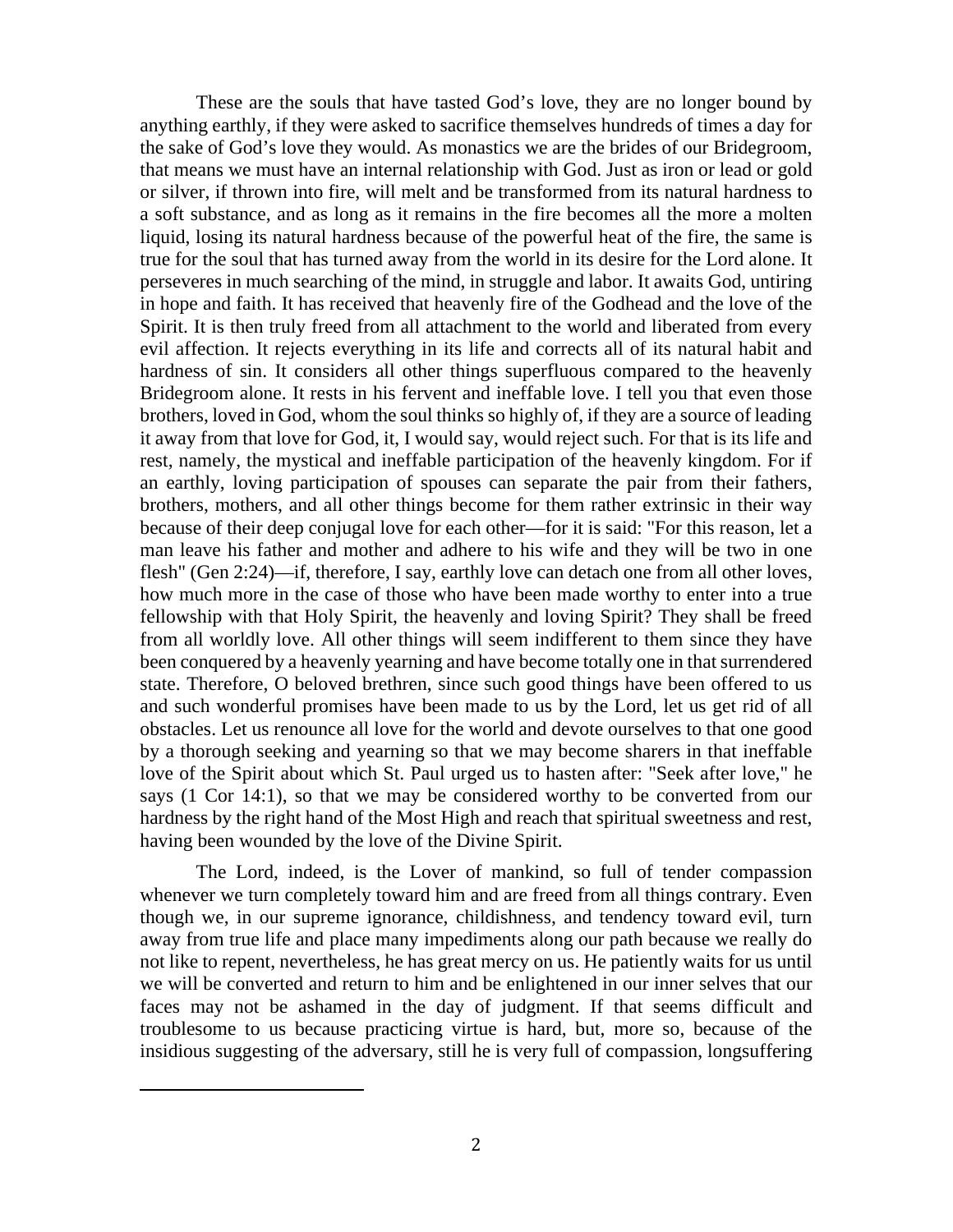and patient as he waits for our conversion. And when we do sin, he is ready to lift us up for he desires our repentance. And when we fall, he is not ashamed to take us back, as the Prophet said: "When men fall, do they not rise again? Or if one turns away, does he not return?" (Jer 8:4). We only have to have a sincere heart and live-in vigilance and be converted immediately after seeking his help and he himself is most ready to save us. For he looks for our ardent will, as best we can, to turn toward him. When we show good faith and promptness glowing from our desiring, then he works in us a true conversion. Let us then, O beloved, show, as children of God, diligence and be prompt to follow him, by casting aside all preoccupation, carelessness, and laziness. Let us not postpone day after day this work of preventing evil from controlling us. For we do not know the hour when we will have to leave this life. Great and ineffable are the promises held out to Christians, so great, indeed, that all the glory and beauty of heaven and earth and all the other attractions in such variety, the riches and comeliness, the delights of visible scenes, cannot measure up to the faith and riches of a single soul. How is it possible that in the face of so many exhortations and promises, we still refuse to accept totally to go to him and surrender ourselves completely to him? How can we refuse, as the Gospel says, to deny all other things, even our own soul (Lk 14:26), and to seek him alone with our love and give it to nothing else? But, look, all these things and such glory given! Look at all the loving dispositions of God manifested in the times of the fathers and the prophets! What promises! And what exhortations! What great mercy of the Lord has been shown us from the very beginning! Finally, in his own coming on this earth he has shown to us an ineffable kindness through his crucifixion in order to convert us and bring us into life. And yet, we do not will to give up our love for the world nor our evil tendencies and habits. In this way we show ourselves persons of little or absolutely no good faith. And in spite of all this, he still shows himself kind to us. He protects and cherishes us invisibly, not turning us over to the deceits of evil and the world. He, in his great compassion and long-suffering, watches from above, waiting for the time we shall return to him.<sup>[2](#page-2-0)</sup>

Blessed is he who fixes his eyes on You constantly, O my paradise who appear to me within me! O tree of life, You inflame my heart every moment with the desire for You, and change my countenance by the power of Your love, holding my intellect in astonishment at the rays of Your beauty. Blessed is that one who seeks You in himself always. Blessed is the one who carries in his heart the remembrance of You at all times, for also his soul is inebriated with Your sweetness! Blessed is he who gazes upon You continually within himself, for his heart is enlightened so as to see hidden things. Blessed is the one who seeks You in his being, for his own heart grows warm with Your fire, and his flesh with his bones burns in it's purifying fervor. Blessed is the one whose thoughts silenced by reflection on You. Blessed is the one whose cheeks are burning with the tears of Your love, for by its drops the rational lands are moistened so that they might produce fruits of joy which those who consume them do not die. May His love be in you without interruption. Do you desire that this love be constantly

<span id="page-2-0"></span><sup>2</sup> St. Macarius, PSEUDO-MACARIUS THE FIFTY SPIRITUAL HOMILIES AND THE GREAT LETTER (Paulist Press), Homily 4, PP. 43-45